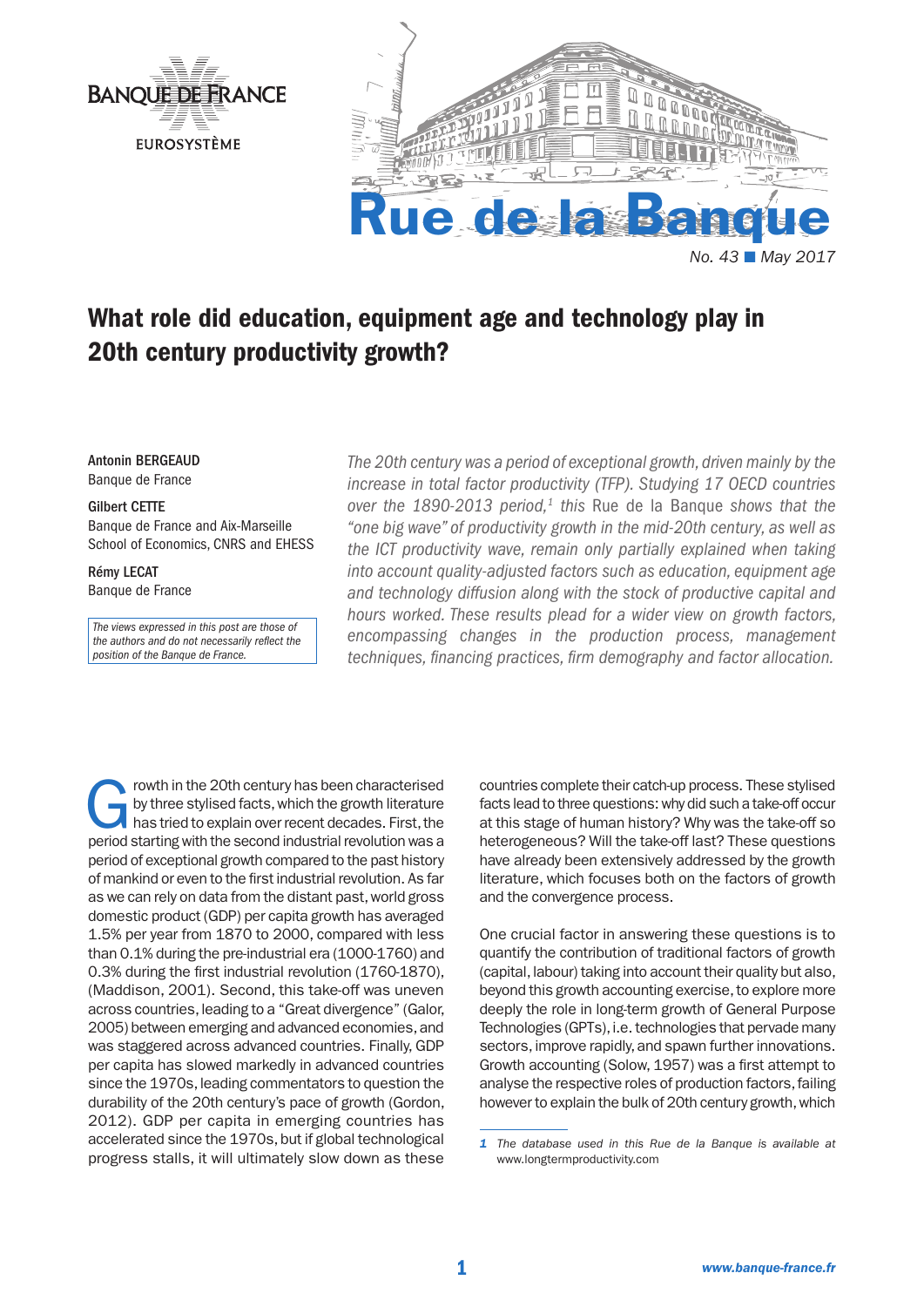was attributed to total factor productivity (TFP), the residual of this decomposition. TFP improvements are attributed to technical change, which however remains largely a "black box" notion or a "Manna from the heaven", to use the expression from Hulten (2000). This is partly related to the difficulty in grasping the role of GPTs, due to their pervasiveness and their technological dynamism, which makes identifying and measuring their impact difficult (Bresnahan and Trajtenberg, 1995). Indeed, GPTs' contribution goes beyond factors included in the growth accounting approach such as capital deepening in GPT-related equipment and TFP improvement in GPT producing sectors. First, GPTs lead to fundamental changes in the production process of GPT-using industries. These changes may be badly accounted for in growth accounting exercises, for example if they require the accumulation of complementary organisational capital (Basu and Fernald, 2007). Second, GPTs may generate spillovers to seemingly far-away sectors (Helpman and Trajtenberg, 1998). Third, GPTs may have a long diffusion lag (see for instance David, 1990).

We have estimated the role of quality-adjusted production factors and technology diffusion in the GDP per capita growth of 17 OECD countries over the period 1890-2013. First, we have built a long-run dataset over a large number of countries, with data reconstituted in purchasing power parity and on the basis of, as much as possible, consistent assumptions. Second, we have adjusted production factors for quality, taking into account levels of education (see chart 1) and the age of the capital stock (see chart 2). Third, our main contribution is to estimate the impact of technology diffusion on TFP growth, focusing on two GPTs, electricity and Information and Communication Technologies (ICT), often considered as characteristic of different technology diffusion periods across the 20th century.2

## *A significant increase in education levels in the 20th century*

Chart 1 shows that the average level of education was roughly the same for the euro area and the United States in 1900, whereas the latter had a more educated population by an average of 2.2 years in 1950. This is the result of the "high school movement" in the United States resulting in a large increase in secondary education attainment from 1910 to 1940, namely due to the building of new public schools. Hence, secondary education enrolment doubled between 1920 and 1930, while in Europe, in addition to being at a lower level, the increase was minimal. At the same time, there was not much difference in tertiary

#### C1 Educational attainment in 1900, 1950 and 2010 Average duration of schooling for the population aged over 15





education enrolment between the two regions according to data from Mitchell (1998a, 1998b). At the end of the period, the United States still had a significant advance over the euro area. This difference was mostly driven by differences in tertiary education which emerged during the 1950s along with mass investment in research during the Space Race.

# *The average age of capital, an indicator of capital quality*

We have calculated the average age of the equipment capital stock, which is an indicator of the quality of this factor and should therefore be incorporated into the production function, although this relationship may not be stable through time. This simply translates the intuitive idea of a vintage effect: older capital should be less productive than newer capital, as suggested by Solow (1962).

The results of these calculations for equipment capital stock are presented in chart 2 for the United States, Japan, the United Kingdom and the euro area. The average age varies from 4 to 8 years depending on the period.

*<sup>2</sup> The contribution of these technologies is estimated through a 2SLS strategy to address endogeneity issues, using lagged distance-weighted technology diffusion by trade partners' countries as an instrumental variable. This identification strategy relies on the fact that trade is closely correlated to distance and is a major vector of technology diffusion.*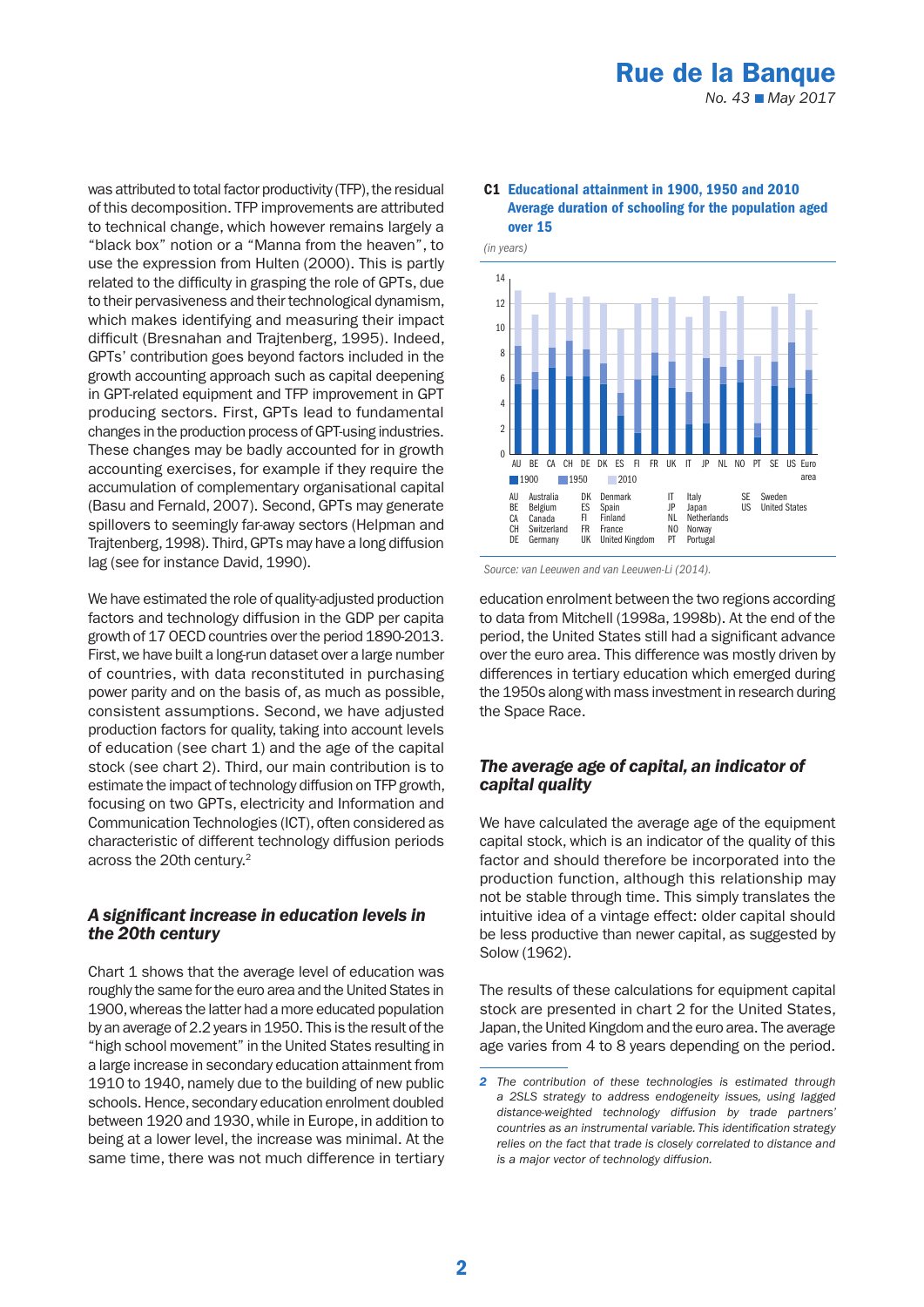# Rue de la Banque

*No. 43* ■ *May 2017*

#### C2 Average age of equipment capital



*Source: Authors' calculations.*

*Note: The depreciation rate is assumed to be equal to 10%.*

It increased strongly during the Great Depression in the United States, which weighed heavily on investment; it decreased significantly during World War II due to the war effort, and more modestly during 1995-2005, during the ICT wave, i.e. the period when ICT contributed the most to productivity growth in the United States, as new investment was needed to incorporate the new technology. In the euro area and the United Kingdom, it increased significantly during World War II as the conflict depressed investment and decreased in the post-war reconstruction period. It has pursued an increasing trend since 1990 in Japan due to the banking crisis and since the financial crisis in other areas, as credit constraints and low demand prospects weigh on investment. Smaller counter-cyclical fluctuations can be observed.

#### *A large contribution to growth from education, staggered across countries*

Among factor quality considerations, education levels have posted the largest contribution to growth, while the age of capital has made a significant, although limited, contribution. Changes in human capital and the age of capital contribute significantly to TFP growth. Over the whole 1890-2010 period, human capital and the age of physical capital together accounted for 21% of TFP growth in the United States, 17% in the euro area, 25% in the United Kingdom and 26% in Japan. However, even if education (mainly) and the age of capital have a strong impact on productivity levels and growth, they do not explain the productivity waves observed during the 20th century. Interestingly, the "one big wave" (Gordon, 1999), the period from the 1940s to the 1960s when a burst of productivity occurred in the United States, is the one most affected by the exclusion of education and age of capital: for the United States, the peak is reduced by 25% (see chart 3). Conversely, education and capital age barely contribute to explaining the ICT wave in the United States, as education reached a plateau and the age of capital only slightly decreased during the 1990s and increased when the financial crisis struck. In other areas, the contribution of education is lower than before, although it posted a significant contribution in the euro area and Japan, where the opening-up of college education to the masses was delayed compared to the United States. Equipment has aged since 1990 in Japan due to the banking crisis and since the 2000s in the euro area. Hence, the early opening up of education to the masses in the United States yielded a lasting contribution to productivity and partly explains the US advance. Indeed, the increase in the contribution of education occurs one period later, in the 1950s, in the other regions (euro area, the United Kingdom). In Japan, education made a significant contribution throughout the century due to the initial very low level of education. The age of capital makes a significant contribution mainly during the reconstruction period after World War II in the euro area and Japan, but otherwise its contribution is mostly pro-cyclical and hence limited on average in the long run. Summing up, quality-adjusted production factors explain less than half of labour productivity growth in the largest countries, with the exception of Japan, where capital deepening posted a very large contribution.

### *Technology diffusion leaves a significant proportion of productivity waves unexplained*

To measure the diffusion of technology over the whole period, we have drawn on the CHAT database (Cross-country Historical Adoption of Technology) constructed by Comin and Hobijn (2009) and, in the more recent time period, on the work of Cette et al. (2015), which provides estimates of the stock of capital of three ICTs from 1950 to 2012 for 14 of our 17 study-countries. In the long run, according to our estimates, a 1% increase in the production of electricity per capita generates a growth in productivity of almost 0.1%, while a one standard deviation (0.049) increase in the ratio of ICT to GDP in value terms generates an increase of 7.4% in productivity.

Chart 3 plots the three waves from 1905 to 2010 for the United States for the growth rates of TFP, the residual including education, age of capital, electricity and ICT, TFP', which excludes the impact of education and age of capital and TFP'', which also excludes the impact of electricity and ICT. We can see that the general evolution is still persistent, especially as far as the one big wave is concerned. However, the amplitude of this one big wave has been reduced and is almost 40% lower for TFP" than for TFP'. The ICT wave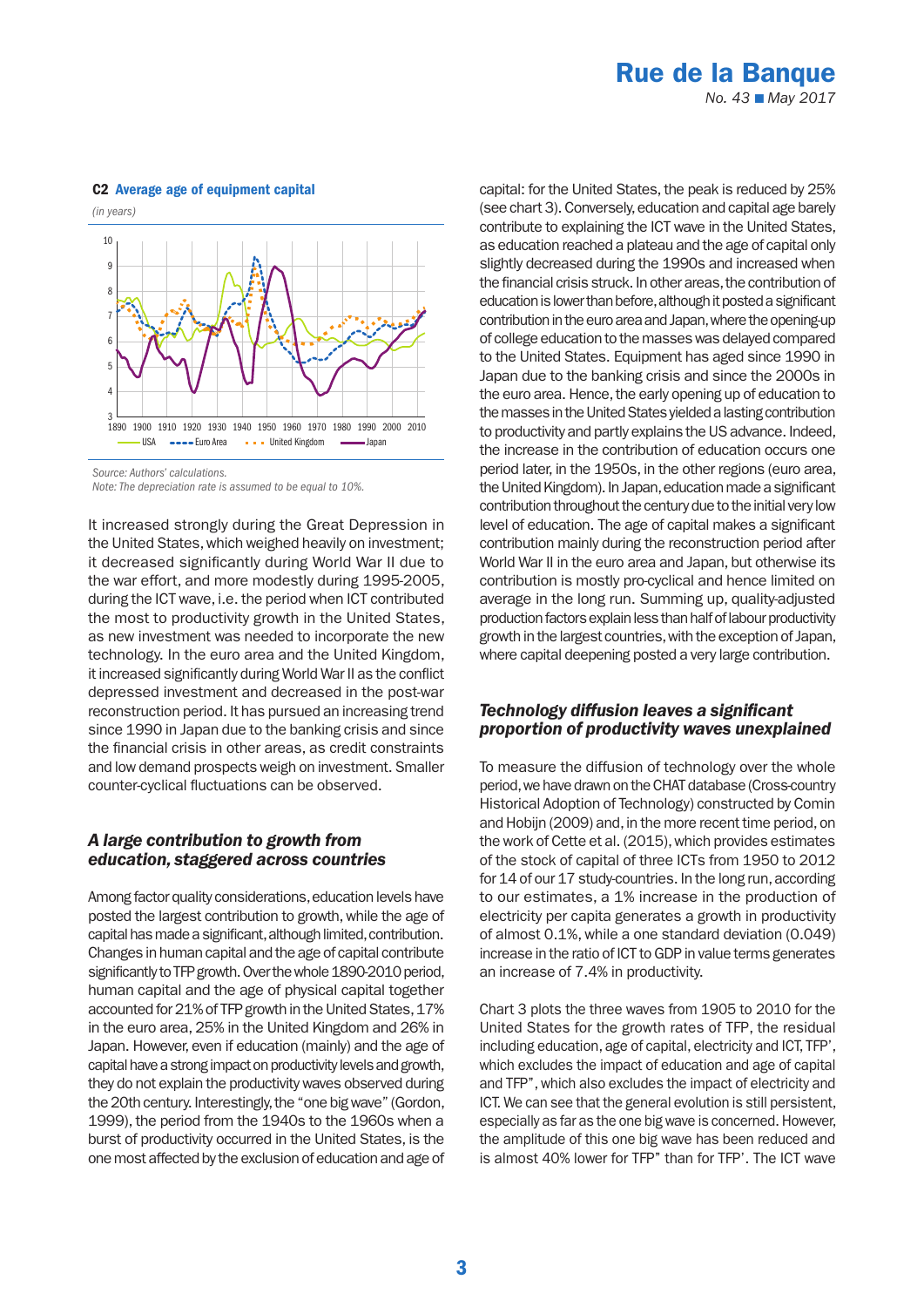# Rue de la Banque *No. 43* ■ *May 2017*



#### C3 Filtered growth rate of different TFP measurements for the United States, 1905-2010

*Source: Authors' calculations.*

*(*λ *= 500) over the period 1890-2010 to address the issue of initial values.*

is also significantly explained. Indeed, about 35% of the corresponding productivity wave is explained by education, age of capital and the inclusion of ICT diffusion in our estimates.

To sum up, the "one big wave" of productivity growth, as well as of the ICT productivity wave for the countries which experienced it, remains partly unexplained by quality-adjusted factors, although the early access of the masses to higher education explains to a certain extent the US advance over the other countries before World War II. Our main contribution is however the estimation of the impact of GPTs on long-term growth. Technology diffusion, as captured through our two GPTs, also contributes to explaining the US advance in the 1930s-1940s and ICT productivity waves but leaves between 0.6 and 1 point of yearly growth, as well as a large share of the two 20th century technology waves, unexplained (see chart 3). These results support both a significant lag in the diffusion of GPTs and a wider view on growth factors, encompassing changes in the production process, financing techniques, management practices, firm demography, factor allocation, etc.

*Note : TFP (total factor productivity) is the residual including education, age of capital, electricity and ICT (Information and Communication Technologies). TFP' excludes the impact of education and age of capital and TFP'' also excludes the impact of electricity and ICT. The series have been computed using a HP filter with coefficient 500*